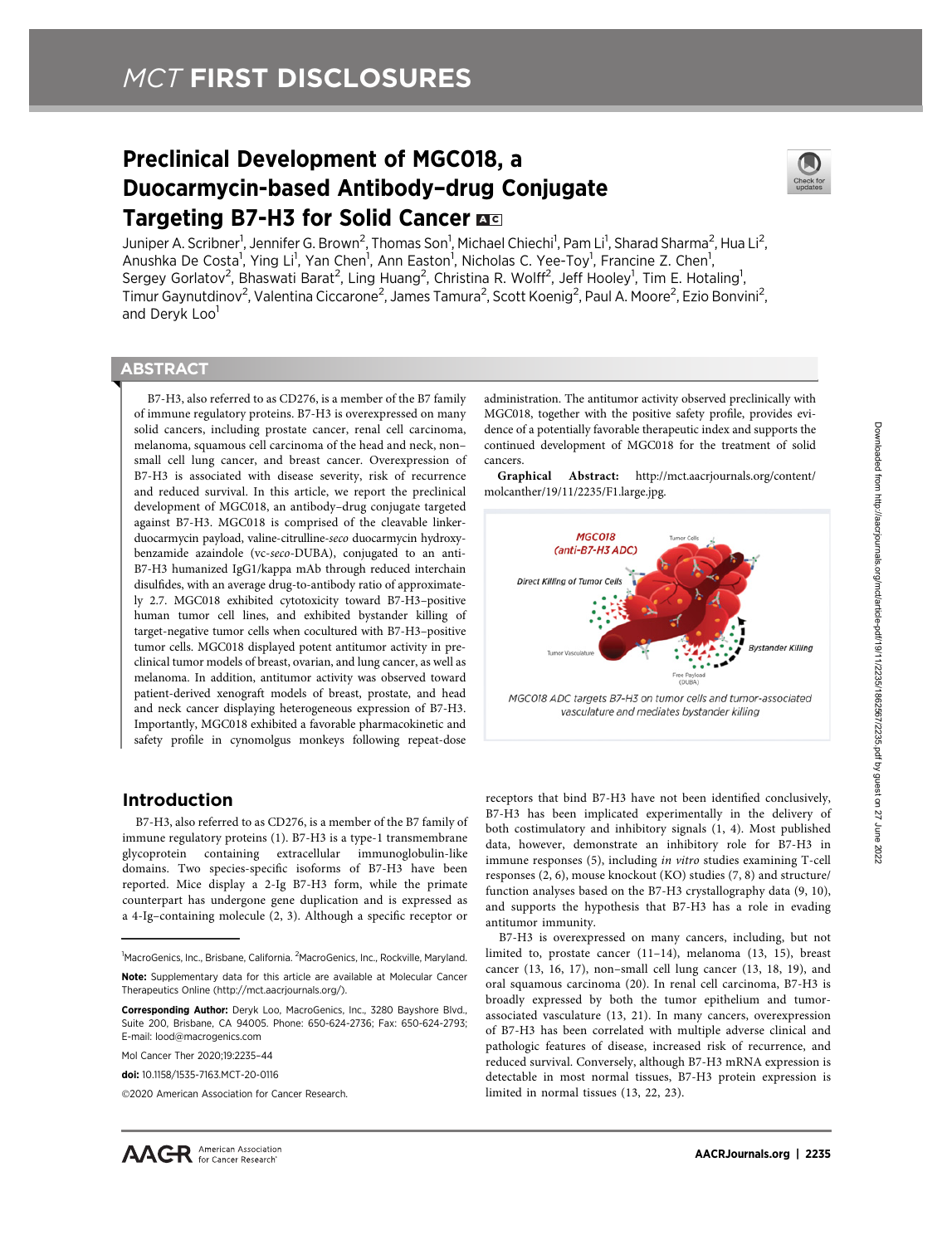Notwithstanding its negative prognostic association in cancer, the biological role of B7-H3 remains unclear and controversial, a difficulty compounded by the lack of a known B7-H3 receptor. Accordingly, we have sought to develop antibody-based targeting agents that exploit the overexpression of B7-H3 by tumors. Enoblituzumab (MGA271) is an anti-B7-H3 mAb bearing an engineered Fc domain optimized to enhance antitumor effector-mediated function (13), while MGD009 is a CD3  $\times$  B7-H3 DART<sup>®</sup> molecule designed to recruit the cytolytic activity of T-cell killing toward B7-H3–positive tumors.

Antibody–drug conjugates (ADC) combine the target specificity of a mAb with cytotoxic agents, with the goal of delivering the cytotoxic agent to the tumor and improving the therapeutic index. Advances over the past couple of decades has led to development of linkers with greater serum stability and payloads with greater potency and various mechanisms of action. These advances have contributed to the approval of 9 ADCs for the treatment of cancer. The improvements in ADC technologies and clinical successes prompted us to investigate whether overexpression of B7-H3 in cancer provides an opportunity for targeted therapy with an ADC, which may complement and/or enhance B7-H3 targeting by immune-based agents.

Here, we report the preclinical development of MGC018, a duocarmycin-based humanized ADC targeting B7-H3. MGC018 exhibited cytotoxicity toward B7-H3–positive human tumor cell lines, including bystander killing, potent antitumor activity in preclinical tumor models, and a favorable pharmacokinetic and safety profile in cynomolgus monkeys.

# Materials and Methods

### Humanization

To construct the humanized anti-B7-H3 mAb MGA017, humanized PRCA157 variable light chain (VL) and PRCA157 variable heavy chain (VH) amino acid sequences (Supplementary Fig. S1) were designed using the complementary-determining region (CDR) sequences from the mouse PRCA157 mAb and framework sequences from human germline V-kappa or VH segment, respectively. The humanized PRCA157 VL and VH coding sequences were synthesized de novo, and fused to the human C-kappa or human gamma 1 constant region cDNA, respectively.

#### Conjugation to vc-seco-DUBA and hydrophobic interaction chromatography purification

Conjugation of humanized anti-B7-H3 mAb (MGA017) to vc-secoduocarmycin-hydroxybenzamide azaindole (DUBA), and hydrophobic interaction chromatography (HIC) to enrich for DAR2 and DAR4 species, was performed by Byondis B.V. as described previously (24). A schematic representation of the MGC018 ADC structure is shown in Supplementary Fig. S2. Drug distribution and drug-to-antibody ratio (DAR) average by HIC for MGC018 is shown in Supplementary Fig. S3. An anti-CD20 mAb conjugated to vc-seco-DUBA was employed as a control ADC. Analytic characteristics of MGC018 are summarized in Supplementary Table S1.

## Tumor cell line culture

MDA-MB-468, A375.S2, PA-1, Calu-6, Hs700T, SW48, and LN-229 tumor cell lines were obtained from ATCC and cultured in DMEM/F-12 media containing 10% FBS. NCI-H1703 and Raji tumor cell lines were obtained from ATCC and cultured in RPMI1640 media containing 10% FBS. Quantitative determination of cell surface antigen by quantitative flow cytometry (QFACS) is described in the Supplementary Materials and Methods. All cell lines were thawed from working cell banks, which were screened for Mycoplasma by PCR. Cell line identity was confirmed by short tandem repeat profiling at ATCC, and studies were performed with cultures that had undergone fewer than 25 passages.

#### Generation of Hs700T/B7-H3 KO tumor cell line

The Hs700T/B7-H3 KO line was generated using transEDIT clustered regularly interspaced short palindromic repeats (CRISPR) gRNA huCD276, pCLIP-All-EFS-Puro (TEVH-1194322) according to the manufacturer's protocol (transOMIC Technologies). Details on generation of the KO line and flow cytometry analysis is described in the Supplementary Materials and Methods.

#### Cytotoxicity assays

Cells were harvested by trypsinization and plated at 5,000 cells/well with serially diluted MGC018 then incubated at 37°C. Viability was measured after 7 days using alamarBlue according to manufacturer's protocol (Thermo Fisher Scientific). Plates were read on a SpectraMax Gemini (Molecular Devices). Data were analyzed using GraphPad Prism (4-parameter curve fit analysis; v7.02, GraphPad) to determine IC<sub>50</sub> (half-maximal inhibitory concentration) values.

## Bystander killing assay

Hs700T/B7-H3 KO cells stably expressing red fluorescent protein (Hs700T/B7-H3 KO/RFP) were generated using the IncuCyte NucLight Red Lentivirus (Sartorius) according to manufacturer's protocol. Cells were harvested by trypsinization and plated into 96 well flat bottom plates. Parental Hs700T cells were plated at densities ranging from 0 to 5,000 cells/well. Hs700T/B7-H3 KO/RFP cells were plated at 5,000 cells/well. MGC018 was added to plates at the indicated concentrations, then plates were incubated at 37°C and cell viability of Hs700T/B7-H3 KO/RFP cells was measured after 5 days using an IncuCyte Live-Cell Analysis System (Sartorius).

## In vivo efficacy

Efficacy studies were carried out under protocols approved by MacroGenics, Inc. Institutional Animal Care and Use Committee.

Female CD-1 nude (homozygous) mice (Crl:CD1-Foxn1<sup>nu</sup>) and female SCID/CES1c KO mice (5–7 weeks old) were obtained from Charles River Laboratories and maintained under pathogen-free conditions, with food and water supplied ad libitum. Human tumor cells (5  $\times$  10<sup>6</sup>) were resuspended in 1:1 medium (DMEM/F-12) and Matrigel basement membrane matrix (Corning) and implanted subcutaneously into the flank (A375.S2, Calu-6, PA-1) or mammary fat pad (MDA-MB-468) of mice. Mice were randomized into groups of 5-7 individuals per group. ADCs or vehicle control (PBS) were administered intravenously by tail vein injection (10 mL/kg) following growth of established tumors (100-150 mm<sup>3</sup>). Tumors were measured twice weekly by orthogonal measurements with electronic calipers, with tumor volumes calculated as: (length  $\times$  width  $\times$  height)/2. Details on statistical analyses are provided in the Supplementary Materials and Methods.

Patient-derived xenograft (PDX) studies were performed at Champions Oncology. Female Athymic Nude-Foxn1"" from Envigo (head and neck, triple-negative breast cancer models) or male NOG mice from Taconic (prostate cancer model), 6–8 weeks of age, were used for the PDX studies. Low passage tumor fragments were implanted into stock animals. When tumors reached  $1.0-1.5$  cm<sup>3</sup>, they were reimplanted into prestudy animals unilaterally on the left flank. When tumors reached an average tumor volume of 150-300 mm<sup>3</sup>, animals were matched by tumor volume into treatment or vehicle control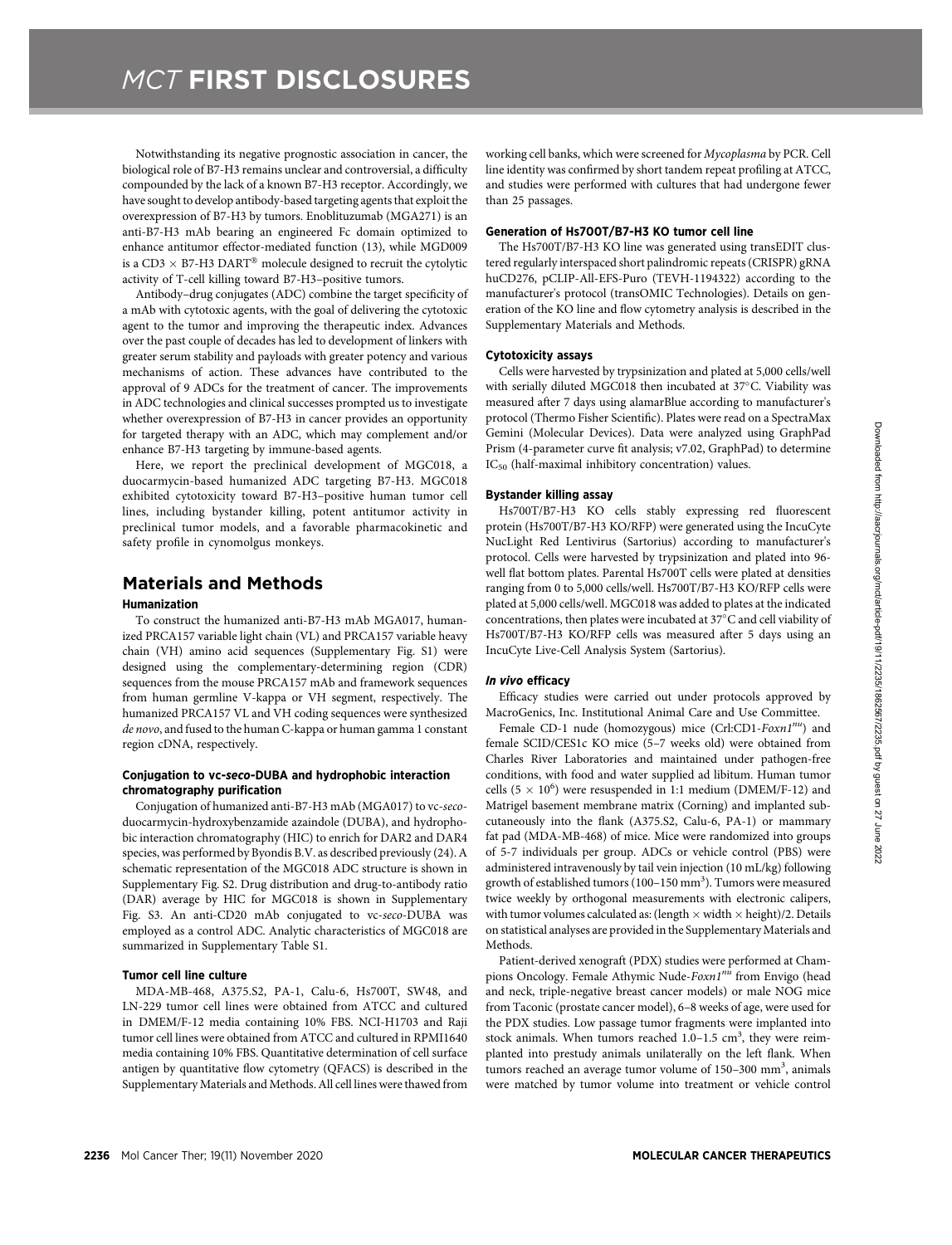groups. Three animals were assigned to each group and dosed intravenously by tail vein injection (10 mL/kg). Tumor volumes were measured twice weekly by calipers. Tumor volume was calculated using the formula TV = (width  $\times$  2)  $\times$  length  $\times$  0.52. The study endpoint was determined when the mean tumor volume of the control group reached 1,500 mm<sup>3</sup> up to a maximum day of 60.

### In vitro serum stability and in vivo pharmacokinetics

Methods assessing in vitro serum stability and in vivo pharmacokinetics in mice and cynomolgus monkeys are described in the Supplementary Materials and Methods.

#### Toxicology

A repeat-dose toxicology study was conducted in naïve cynomolgus monkeys. Treatment groups (5 male/5 female) were administered either the control article (0.9% sodium chloride for injection USP) or MGC018 every 3 weeks (1, 3, 6, or 10 mg/kg/dose), for a total of three doses, by intravenous infusion over 1 hour. Six animals per group (3/sex/group) were necropsied on day 57, while the remaining recovery group animals (2/sex/group) were necropsied on day 120 following an 11-week recovery period. Mortality, clinical signs, body weights, food consumption, clinical pathology, and toxicokinetics were monitored prior to and throughout the study. Indirect ophthalmoscopy was performed prestudy and prior to terminal sacrifice by a veterinary ophthalmologist. Following terminal sacrifice, gross necropsy, measurement of organ weights, and histopathologic examinations were conducted.

# Results

#### Selection and generation of MGC018

A pool of anti-B7-H3 mAbs was generated from a series of intact cell immunizations (13). The anti-B7-H3 mAb PRCA157 was selected as an ADC candidate from the pool of anti-B7-H3 mAbs based on its characteristics, including affinity, tumor versus normal tissue crossreactivity profile, cynomolgus monkey B7-H3 cross-reactivity, cell internalization, and antitumor activity from screens as monomethyl auristatin E–based ADCs (25). PRCA157 was humanized by CDR grafting and fused to human C-kappa and gamma 1 constant regions, yielding the precursor MGA017 mAb, which retained the B7-H3 binding affinity of the parental murine mAb. When selecting a linker-payload, it is important to consider the target biology to maximize potential antitumor activity and safety. B7-H3 is expressed heterogeneously within the tumor epithelium of solid cancers, and is also expressed by tumor-associated vasculature (21, 26) and cancer stem-like cells (27), therefore a linker-payload that possessed bystander killing activity and the ability to kill slow-dividing or nondividing cells was desired. The valine-citrulline-seco duocarmycin hydroxybenzamide-azaindole (vc-seco-DUBA) linker-payload was selected because (i) the protease cleavable peptide linker enables bystander killing of B7-H3–negative tumor cells present in heterogeneous solid tumors, and (ii) the DNA alkylation activity of the duocarmycin payload can kill both dividing and nondividing cells, and is resistant to multidrug resistance mechanisms (28–31). The vc-seco-DUBA linker-payload was conjugated to MGA017 following partial reduction of the interchain disulfide bonds to generate the MGC018 ADC with an average DAR of approximately 2.7 (24). MGC018 retained the binding affinity for human and cynomolgus monkey B7-H3 observed for MGA017 (Supplementary Table S2).

#### In vitro profile of MGC018

MGC018-mediated in vitro cytotoxicity was evaluated across a set of tumor cell lines representing multiple cancer types expressing varying levels of B7-H3. MGC018 was highly potent toward all B7-H3– expressing tumor cell lines examined. A summary of the  $IC_{50}$  values for MGC018 cytotoxicity across the set of human tumor cell lines, as well as the antibody-binding capacity (ABC) and flow cytometry binding  $EC_{50}$  values of each target line, is summarized in Table 1.

To confirm specificity, sensitivity to MGC018 of the B7-H3– expressing cancer line, Hs700T, was compared with a derivative of the line in which B7-H3 was stably knocked out. Stable KO of B7-H3 was accomplished using B7-H3–specific CRISPR-Cas9 technology, with loss of B7-H3 cell-surface protein expression confirmed by flow cytometry (Supplementary Fig. S4). The Hs700T tumor cell line lacking B7-H3 expression (Hs700T/B7-H3 KO) was insensitive to MGC018, supporting the specificity of MGC018 toward B7-H3–expressing cancer lines (Fig. 1A).

Because of the nature of the cleavable vc-seco-DUBA linker-payload, internalization and proteolytic processing of MGC018 can lead to the release of active DUBA metabolite from dying tumor cells. The released active DUBA has the potential to be internalized by neighboring tumor cells, irrespective of B7-H3 target expression, and mediate bystander killing. To assess the potential for bystander killing, an in vitro coculture experiment was conducted in which Hs700T/B7- H3 KO cells, engineered to express stabilized red fluorescent protein (Hs700T/B7-H3 KO/RFP), were cultured alone, or in the presence of progressively larger amounts of unlabeled parental Hs700T cells. The cultures were incubated with MGC018 and the number of viable RFPlabeled cells (only Hs700T/B7-H3 KO/RFP cells were visible) were monitored by time-lapse fluorescent microscopy over a period of 5 days. As shown in Fig. 1B, treatment with MGC018 had no effect on the viability of Hs700T/B7-H3 KO/RFP cells when cultured alone (gray bar vs. white bar). Conversely, MGC018 treatment led to killing of greater than 90% of parental Hs700T cells. However, in the coculture setting, bystander killing of Hs700T/B7-H3 KO/RFP cells was observed, with the magnitude of bystander killing increasing as the CASCA) are the control of the state in the state of the state of the state of the state of the state of the state of the state of the state of the state of the state of the state of the state of the state of the state of

Table 1. Summary of B7-H3 expression and MGC018 in vitro cytotoxicity against the indicated human tumor cell lines.

| <b>Indication</b>                          | <b>Breast cancer</b> | Melanoma | Ovarian<br>cancer |         | Lung cancer      | Pancreatic<br>cancer | Glioblastoma | <b>Colorectal</b><br>cancer | B-cell<br><b>Ivmphoma</b> |
|--------------------------------------------|----------------------|----------|-------------------|---------|------------------|----------------------|--------------|-----------------------------|---------------------------|
| <b>Cancer cell line</b>                    | <b>MDA-MB-468</b>    | A375.S2  | <b>PA-1</b>       | Calu-6  | <b>NCI-H1703</b> | <b>Hs700T</b>        | LN-229       | <b>SW48</b>                 | Raji                      |
| QFACS (ABC)                                | 57.000               | 153.000  | 73.700            | 138.000 | 122,000          | 310,000              | 139.000      | 59.800                      | Negative                  |
| MGC018 flow binding $EC_{50}$ (nmol/L)     | 460                  | 456      | 323               | 406     | 354              | 797                  | 420          | 253                         | Negative                  |
| MGC018 cytotoxicity $IC_{50}$ (pmol/L) 767 |                      | 181      | 275               | 260     | 585              | 319                  | 910          | 1447                        | >10.000                   |

Abbreviations: ABC, antibody-binding capacity; EC<sub>50</sub>, half-maximal effective concentration; IC<sub>50</sub>, half-maximal inhibitory concentration; QFACS, quantitative flow cytometry.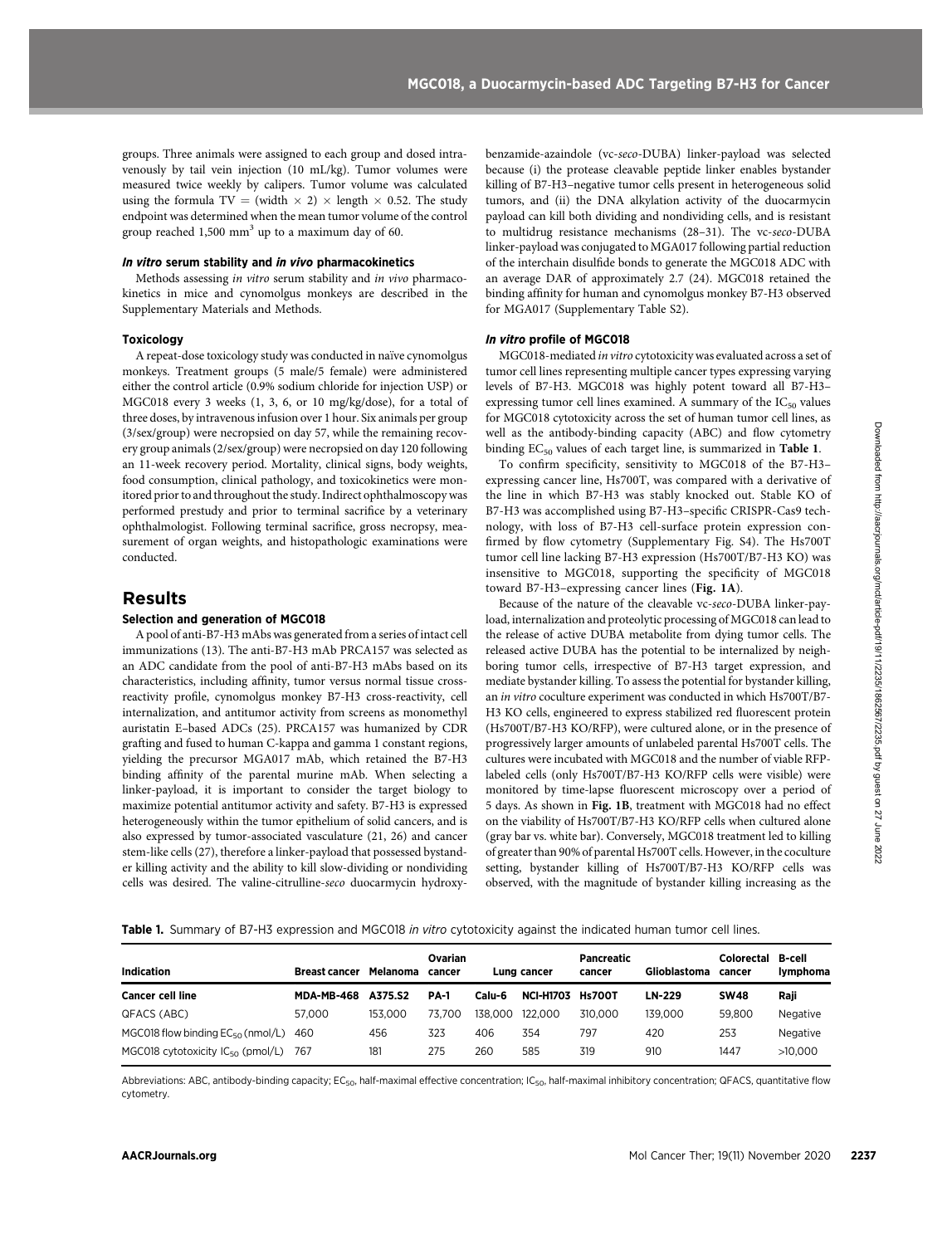

#### Figure 1.

MGC018 specificity and bystander activity. A, Evaluation of the in vitro cytotoxicity of MGC018 on Hs700T parental line (B7-H3 positive; closed circles) compared with a derivative of Hs700T in which B7-H3 was stably knocked out (Hs700T/B7-H3 KO; open square). Cell viability was measured by the alamarBlue cytotoxicity assay. B, Evaluation of bystander activity of MGC018. The indicated number of Hs700T parental cells (unlabeled, antigen positive) and Hs700T/B7-H3 KO/RFP cells (expressing red fluorescent protein, antigen negative) were mixed and incubated with 6.7 nmol/L (1 mg/mL) MGC018 or left untreated. The number of red fluorescent Hs700T/B7-H3 KO/RFP cells remaining following a 5-day incubation was counted with an IncuCyte Live-Cell Analysis System.

number of parental Hs700T cells increased (orange bars). The Supplementary Fig. S5 contains a video link of the time-lapse bystander killing. Close examination of the time-lapse microscopy revealed a temporal relationship of the bystander cytotoxicity, with killing of parental Hs700T cells commencing prior to the killing of the Hs700T/ B7-H3 KO/RFP cells, consistent with payload processing and DUBA release for the bystander killing.

## Serum stability and pharmacokinetics

MGC018 exhibited a high level of stability in human and cynomolgus monkey sera (Supplementary Figs. S6A and S6B). As shown in Supplementary Table S3, 111% and 85% of conjugated antibody remained following the 240-hour incubation in human or cynomolgus monkey sera, respectively. Conversely, MGC018 exhibited poor stability in wild-type CD-1 nude mouse serum. The concentration of conjugated antibody decreased rapidly following exposure to mouse serum, while the total antibody concentration remained relatively stable over the time course of exposure to serum (Supplementary Fig. S6C). Following the 240-hour incubation in mouse serum, only approximately 3% of the conjugated antibody remained. (Supplementary Table S3). The serum instability was due to the rodent-specific carboxylesterase CES1c, as MGC018 exhibited greater stability in serum from CES1c KO mice (Supplementary Fig. S6D), with approximately 65% of the conjugated antibody still remaining following the 240-hour incubation in CES1c KO mouse serum. As noted above, the instability of MGC018 in mouse serum is consistent with previous reports showing that the vc-seco-DUBA linker-payload is susceptible to the carboxylesterase CES1c present in rodents (24, 28).

The pharmacokinetics of MGC018 was investigated in cynomolgus monkeys following intravenous administration of MGC018 at 1, 3, 6, and 10 mg/kg. The maximum concentration  $(C_{\text{max}})$  and total exposure  $(AUC_{inf})$  increased with increasing dose for both total and conjugated antibody (Supplementary Fig. S7A–S7D). Consistent with the stability of MGC018 in cynomolgus serum, pharmacokinetic parameters including C<sub>max</sub>, total exposure and clearance (CL) of conjugated and total antibody were similar at each dose level, and the detectable amount of unconjugated DUBA was very low (Supplementary Fig. S7A–S7D). Pharmacokinetic parameters derived from noncompartmental analysis for conjugated antibody, total antibody, and DUBA are summarized in Supplementary Tables S4–S6.

For conjugated antibody and total antibody at the dose range of 1–6 mg/kg, the mean  $AUC_{\text{inf}}$  increased more than proportionally to dose level and the drug CL decreased with increasing dose level of MGC018, suggesting a nonlinear pharmacokinetics. However, at doses above 6 mg/kg, AUC<sub>inf</sub> increased proportionally to dose level and the CL was essentially unchanged. These data suggest that pharmacokinetics is linear at doses higher than 6 mg/kg, but nonlinear at the lower doses. This may be due to targetmediated drug disposition at lower doses and/or saturation of target specific CL mechanisms with increasing doses.

The pharmacokinetic properties of MGC018 following a single dose via intravenous bolus of 5 mg/kg was assessed in CD-1 nude mice, the primary species employed in the tumor xenograft studies, and in SCID/CES1c KO mice (32). Consistent with the observed instability of MGC018 in wild-type mouse serum, conjugated antibody degraded rapidly following intravenous administration of MGC018 in wild-type mice (Supplementary Fig. S7E).  $CL_F$  was considerably faster for conjugated antibody compared with total antibody (26.38 vs. 0.57 mL/hour/kg). In contrast, MGC018 exhibited favorable stability following intravenous administration in SCID/CES1c KO mice (Supplementary Fig. S7F).  $CL_F$  was very similar for conjugated antibody compared with total antibody (0.66 vs. 0.75 mL/hour/kg), respectively. Pharmacokinetic parameters derived from noncompartmental analysis for conjugated antibody and total antibody are summarized in Supplementary Table S7.

#### In vivo antitumor activity of MGC018 Single-dose administration

Single-dose administration of MGC018 led to a dose-dependent decrease in tumor growth of MDA-MB-468 triple-negative breast cancer xenografts (Fig. 2A). A rapid decrease in tumor volume was observed following treatment with MGC018 at 6 mg/kg, with a 98% reduction in tumor volume compared with the vehicle control, and 4/5 complete regressions, whereas the control ADC reduced tumor volume by 57% with no complete regressions. Treatment at 3 mg/kg with MGC018 resulted in a rapid reduction in tumor volume for 3/5 tumors, leading to 1/5 complete regressions and an overall 44% reduction in tumor volume compared with the vehicle control. Treatment at 3 mg/kg with the control ADC resulted in tumor stasis, with an overall 58% reduction in tumor volume over the course of the experiment.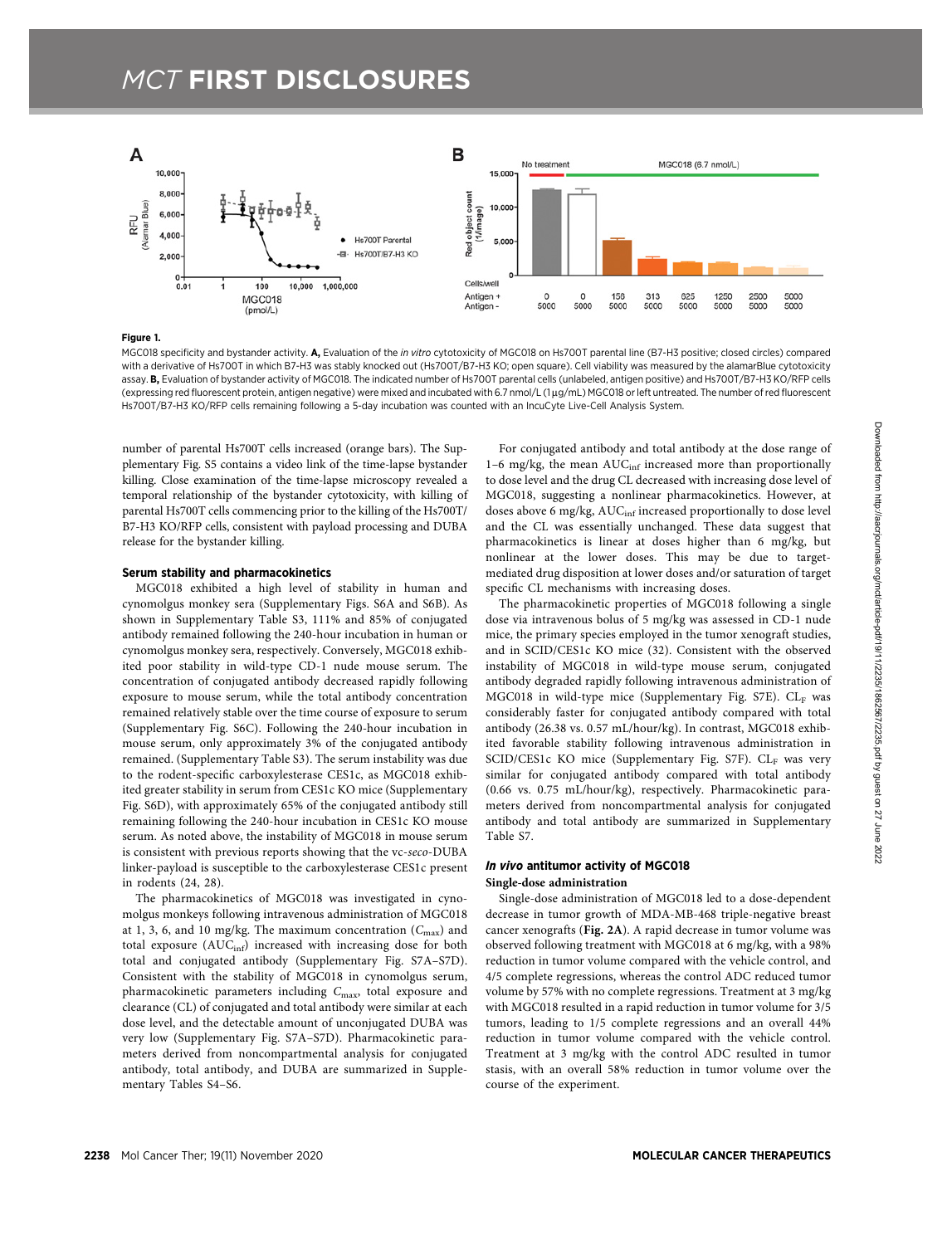

#### Figure 2.

MGC018 exhibits antitumor activity in multiple xenograft models. A, MDA-MB-468 triple-negative breast cancer orthotopic xenografts were treated with MGC018 or control ADC at 6 and 3 mg/kg. B, PA-1 ovarian cancer subcutaneous xenografts were treated with MGC018 or control ADC at 10, 6, and 3 mg/kg. C, A375.S2 melanoma subcutaneous xenografts were treated with MGC018 or control ADC at 3 and 1 mg/kg. D, Calu-6 lung cancer subcutaneous xenografts were treated with MGC018 or control ADC at 10, 6, and 3 mg/kg. E, Calu-6 lung cancer subcutaneous xenografts were treated with MGC018 ADC at 10, 6, and 3 mg/kg. Studies performed in CD-1 nude mice (A-D) or SCID/CES1c KO mice (E). Treatment day(s) are indicated by the arrows. Tumor volume is shown as group mean  $\pm$  SEM. Representative images and H-scores are shown for each xenograft model.

In the PA-1 ovarian cancer xenograft, antitumor activity was observed at all three dose levels of MGC018 (Fig. 2B). A reduction in tumor volume of 89%, 91%, and 43%, with 3/6, 2/6, and 1/6 complete regressions, was observed following treatment with MGC018 at 10, 6, and 3 mg/kg, respectively. The control ADC exhibited minimal antitumor activity at these dose levels.

Antitumor activity was also observed against A375.S2 melanoma xenografts following a single-dose administration of MGC018 (Fig. 2C). At the 3 mg/kg dose level, MGC018 treatment resulted in a 99% reduction in tumor volume and 6/7 complete regressions, compared with a 67% reduction with no complete responses for the control ADC. At the 1 mg/kg dose level, MGC018 treatment resulted in an 84% reduction in tumor volume compared with a 30% reduction for the control ADC.

In a fourth model, antitumor activity was observed against Calu-6 lung cancer xenografts following administration of a single dose of MGC018 (Fig. 2D). A reduction in tumor volume of 91%, 84%, and 72% was observed following treatment with MGC018 at 10, 6, and 3 mg/kg, respectively. In comparison, treatment with the control ADC led to a 48% and 0% reduction in tumor volume at 10 and 3 mg/kg, respectively.

On the basis of the poor stability of MGC018 in wild-type mouse serum with ensuing limited exposure following administration in CD-1 nude mice, an in vivo efficacy study was conducted to assess the antitumor activity of MGC018 in SCID/CES1c KO mice. SCID/ CES1c KO mice bearing Calu-6 lung cancer xenografts were administered a single dose of MGC018 or the control ADC at 10, 6, or 3 mg/kg. As shown in Fig. 2E, treatment with MGC018 led to a dose-dependent antitumor response, with a reduction in tumor volume of 100%, 97%, and 79% for the 10, 6, and 3 mg/kg dose, respectively, and 5/6 animals treated at 10 mg/kg had complete regressions.

#### Repeat-dose administration

In the clinical setting, the majority of ADCs are administered via a repeat-dose regimen, with intervals ranging from once weekly to once every 6 weeks. To evaluate the antitumor activity following repeat-dose administration, a study was performed in PA-1 ovarian cancer xenografts comparing single-dose administration to weekly times 4 (QW $\times$ 4) and every other week times 4 (Q2W $\times$ 4) administration. As shown in Fig. 3A, repeat-dose administration of MGC018 led to greater antitumor response than administration of a single dose. A single dose of 3 mg/kg MGC018 achieved shortterm tumor stasis of approximately 10 days, followed by tumor regrowth. Repeat-dose administration of 3 mg/kg MGC018 led to tumor regression, resulting in a 97% and 92% reduction in tumor volume (4/6 and 2/6 complete regressions) for QW $\times$ 4 and Q2W $\times$ 4 treatment, respectively. The control ADC exhibited minimal antitumor activity under all dose regimens. On the basis of these results, repeat-dose administration studies  $(QW\times4)$  were extended to four xenograft models with lower dose levels of MGC018.

Repeat-dose administration of MDA-MB-468 triple-negative breast cancer tumor xenografts with MGC018 resulted in a rapid decrease in tumor volume and strong overall antitumor response (Fig. 3B).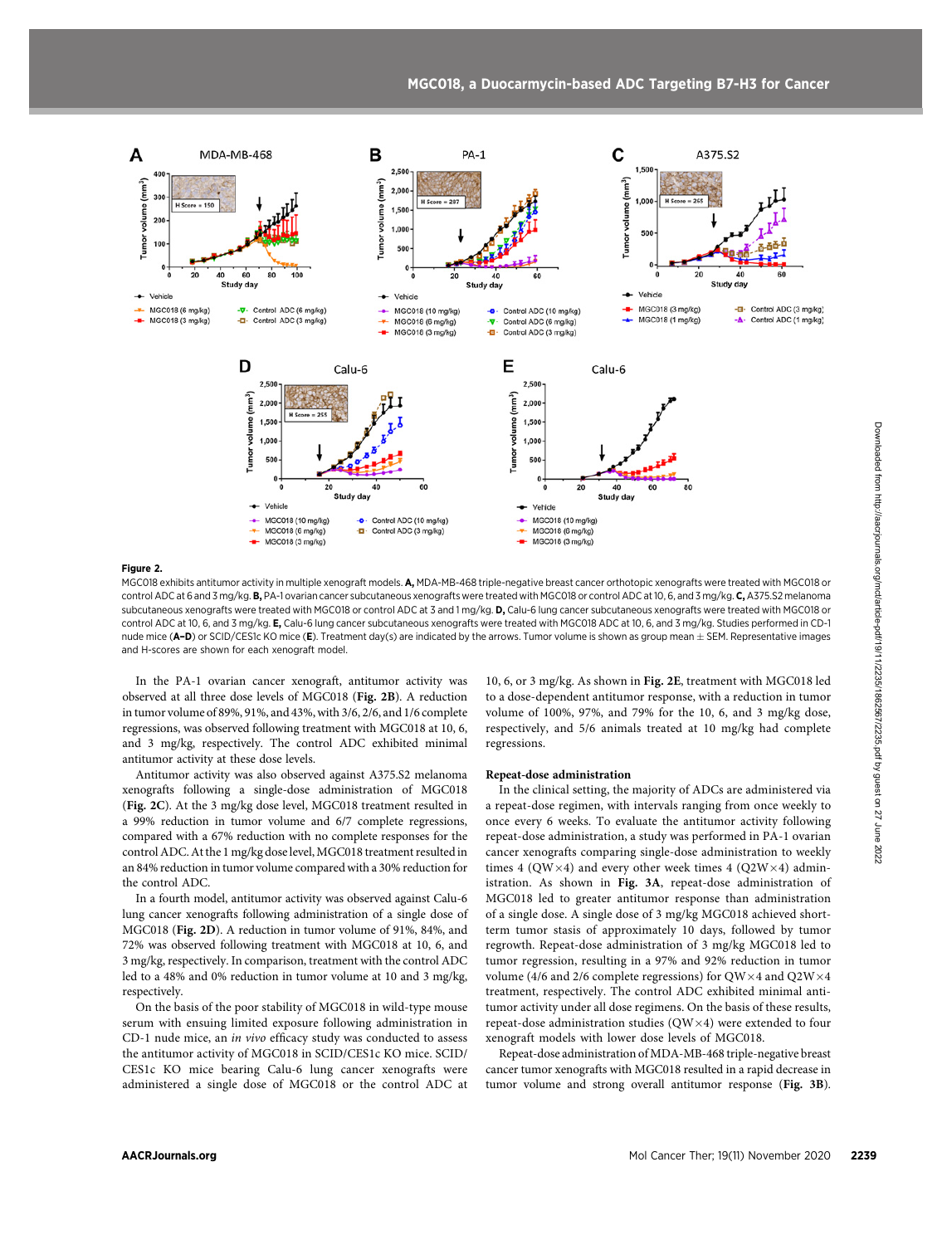# **MCT FIRST DISCLOSURES**



#### Figure 3.

MGC018 exhibits antitumor activity in multiple xenograft models following repeat-dose administration. A, PA-1 ovarian cancer subcutaneous xenografts were treated with MGC018 or control ADC at 3 mg/kg as a single dose (QW $\times$ 1), QW $\times$ 4, or Q2W $\times$ 4. B, MDA-MB-468 triple-negative breast cancer orthotopic xenografts were treated with MGC018 or control ADC at 1 and 0.3 mg/kg QW × 4. C, PA-1 ovarian cancer subcutaneous xenografts were treated with MGC018 or control ADC at 1 and 0.3 mg/kg QW × 4. D, A375.S2 melanoma subcutaneous xenografts were treated with MGC018 or control ADC at 1 and 0.3 mg/kg QW × 4. E, Calu-6 lung cancer subcutaneous xenografts were treated with MGC018 or control ADC at 3, 1, and 0.3 mg/kg QWx4. All studies were performed in CD-1 nude mice. Treatment days are indicated by the arrows. Tumor volume is shown as group mean  $\pm$  SEM.

Repeat-dose administration ( $QW\times4$ ) resulted in a reduction in tumor volume of 98% and 60%, and complete regressions in 7/7 and 3/7 animals were observed at 1 and 0.3 mg/kg MGC018, respectively. The control ADC exhibited reduced antitumor activity compared with MGC018, with 17% and 7% reduction in tumor volume for 1 and 0.3 mg/kg, respectively. No complete regressions were observed in the control ADC treatment groups.

Dose-dependent antitumor activity was also observed toward PA-1 ovarian cancer xenografts following repeat-dose administration of MGC018 (Fig. 3C). Repeat-dose administration ( $\text{OW} \times 4$ ) resulted in a reduction in tumor volume of 93% and 62% for 1 and 0.3 mg/kg MGC018, respectively. Complete regressions were observed in 2/7 animals at the 1 mg/kg MGC018. The control ADC exhibited reduced antitumor activity compared with MGC018, with 42% and 34% reduction in tumor volume for 1 and 0.3 mg/kg, respectively, with no complete regressions observed in any control ADC treatment group animals.

Antitumor activity was observed toward A375.S2 melanoma xenografts following repeat-dose administration of MGC018 at both of the doses tested (Fig. 3D). Repeat-dose administration ( $QW\times4$ ) resulted in a reduction in tumor volume of 100% and 75% for 1 and 0.3 mg/kg MGC018, respectively. Complete regressions were observed in 5/7 animals at the 1 mg/kg MGC018. The control ADC exhibited reduced antitumor activity compared with MGC018, with 68% and 44%

reduction in tumor volume for 1 and 0.3 mg/kg, respectively, with one complete regression observed in the 1 mg/kg control ADC treatment group.

As shown in Fig. 3E, antitumor activity was also observed toward Calu-6 lung cancer xenografts following repeat-dose administration of MGC018. Repeat-dose administration  $(OW \times 4)$  resulted in a reduction in tumor volume of 83%, 70%, and 22% for 3, 1, and 0.3 mg/kg MGC018, respectively. Minimal activity was observed for the control ADC under the same dosing regimens.

Although antitumor activity was observed in some models with the control ADC, which is conjugated with vc-seco-DUBA at a similar DAR, the antitumor activity was substantially less than that observed with MGC018, consistent with target-mediated activity of MGC018. Background antitumor activity with control ADCs, including the DUBA-based control ADC employed in our studies (24, 33), has been observed by other investigators, and may result from extracellular cleavage of the linker-payload or macropinocytosis (34). To address the limitations of the control ADC, and confirm the requirement for targeting the DUBA payload to target-positive cancer cells, we conducted a study in Calu-6 lung cancer xenografts, comparing MGC018, with MGA017 (unconjugated antibody) in combination with SYD978 (free payload). In the study, we observed that MGC018 had potent antitumor activity, while the combination of MGA017 plus SYD978 had very little antitumor activity (Supplementary Fig. S8).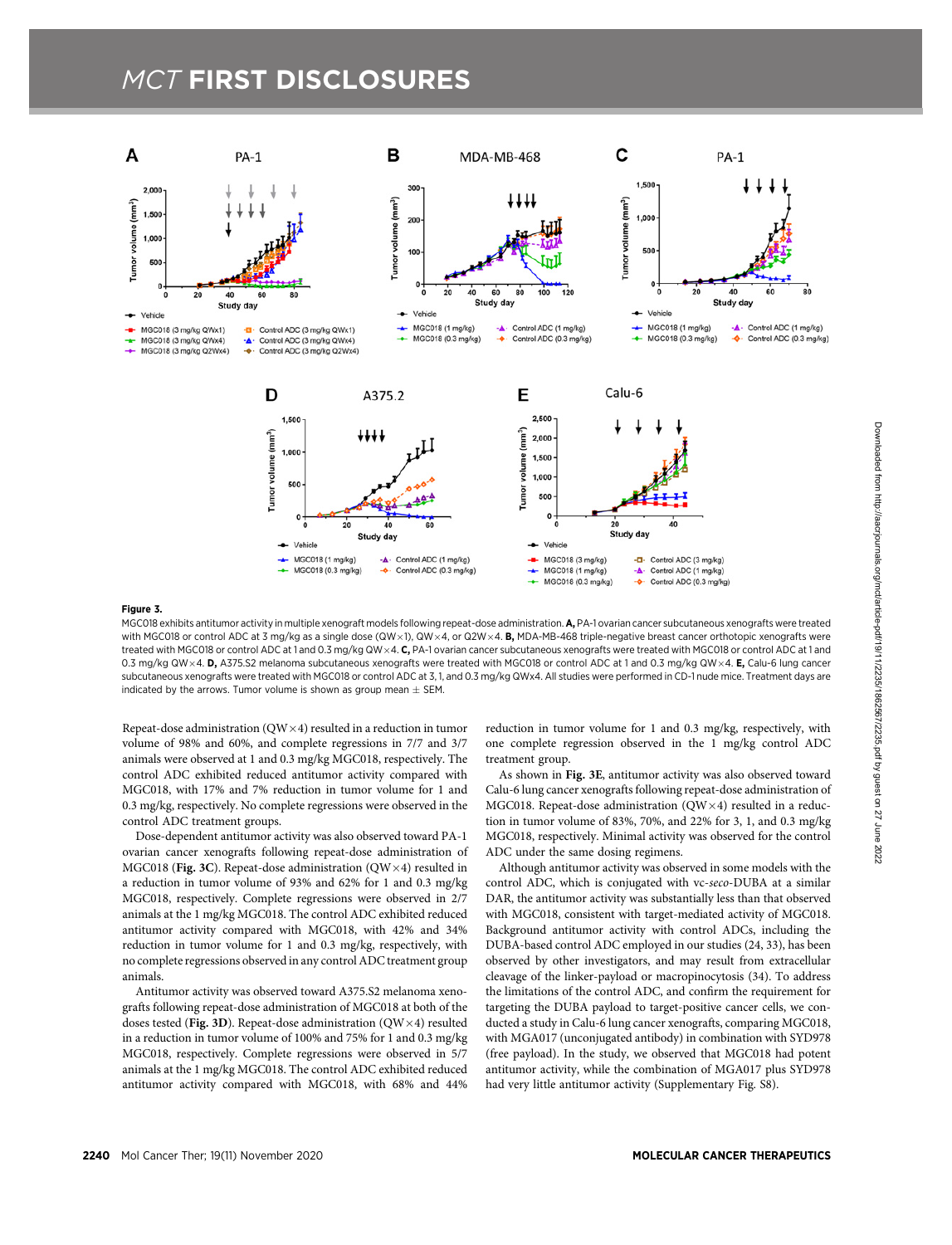

#### Figure 4.

MGC018 exhibits antitumor activity in multiple PDX models. A, representative examples of B7-H3 FFPE staining in the PDX models of triple-negative breast cancer, prostate cancer, and head and neck cancer, as well as IgG1 isotype control staining. B, Triple-negative breast cancer subcutaneous PDX model treated with MGC018 or control ADC at 3 mg/kg (QW × 2). C, Prostate cancer subcutaneous PDX model treated with MGC018 or control ADC at 3 mg/kg (QW × 3). D, Head and neck cancer subcutaneous PDX model treated with MGC018 or control ADC at 3 mg/kg (Q2W × 2). Treatment days are indicated by the arrows. Tumor volume is shown as  $q$ roup mean  $+$  SEM.

## PDX studies

The antitumor activity of MGC018 was also evaluated in a set of PDX models which exhibit heterogeneous expression of B7-H3 (Fig. 4A). Treatment of a triple-negative breast cancer PDX model (H-score 180) with MGC018 (3 mg/kg;  $QW \times 2$ ) led to a rapid tumor regression, with a 98% reduction in tumor volume compared with the vehicle control (Fig. 4B). Minimal activity was observed for the control ADC. In a prostate cancer PDX model (H-score 130), rapid tumor regression, with a reduction of 95% compared with the vehicle control, was observed following treatment with MGC018 (3 mg/kg;  $QW \times 3$ ; Fig. 4C). Treatment with the control ADC did not lead to tumor regression, and tumor volume was reduced by 43% compared with the vehicle control. Similarly, treatment of a squamous cell carcinoma of the head and neck PDX model (H-score 240) with MGC018 (3 mg/kg;  $Q2W \times 2$ ) led to tumor regression and a 98% reduction in tumor volume compared with the vehicle control (Fig. 4D). Treatment with the control ADC did not lead to tumor regression with only 52% tumor reduction compared with the vehicle control. AACRJournals.org Mol Cancer Ther; 19(11) November 2020 <sup>2241</sup>Downloaded from http://aacrjournals.org/mct/article-pdf/19/11/2235/1862567/2235.pdf by guest on 27 June 2022

MGC018 was well tolerated in all the mouse models tested. No significant weight loss or clinical signs of toxicity were observed.

#### Toxicology

Cynomolgus monkey was selected as a representative toxicology species for humans. The binding affinity between human and cynomolgus monkey is nearly identical for B7-H3 ( $K_D = 22.7$  nmol/L and 22.1 nmol/L for human and cynomolgus monkey, respectively; Supplementary Table S2) and the normal tissue expression pattern of B7-H3 in cynomolgus monkey is comparable with that observed in human (13).

MGC018 administered as a 1-hour intravenous infusion every 3 weeks (total of three doses) was tolerated in cynomolgus monkeys up to 10 mg/kg/dose, the highest dose tested. All findings were minimal to mild in nature, and reversible (Table 2). MGC018-related clinical signs that were predominantly dose dependent included skin findings (hyperpigmentation, dry skin, erythema) and sparse hair, particularly at ≥ 6 mg/kg/dose. Slight changes in body weight gain were noted but not considered adverse.

No MGC018-related life-threatening toxicities, irreversible findings or mortality was observed in the study. MGC018-related changes in clinical pathology parameters included a mild acute inflammatory response (increases in C-reactive protein and fibrinogen), transient decreases in neutrophils, mild to moderate decrease in reticulocyte counts, decreases in lymphocytes, transient minimal to mild increases in aspartate aminotransferase (AST) and/or alanine aminotransferase (ALT) and minimal decreases in alkaline phosphatase, all of which were dose responsive in nature, reversed prior to or during the recovery phase, and did not have microscopic correlates.

On the basis of the limited and reversible nature of the findings in the study, the highest nonseverely toxic dose (HNSTD) was determined to be the highest dose administered, 10 mg/kg/dose, which corresponds to peak and systemic exposure (gender combined mean) of 310.9 µg/mL ( $C_{\text{max}}$ ) and 15,075 hour\*µg/mL ( $AUC_{\text{inf}}$ ) for the conjugated antibody, 250.5 µg/mL ( $C_{\text{max}}$ ) and 14,053 hour\*µg/mL ( $AUC_{\text{inf}}$ ) for the total antibody and 118.0 pg/mL ( $C_{\text{max}}$ ) and 7,412 hour\*pg/mL (AUC<sub>last</sub>) for the free DUBA payload, respectively.

Because of the instability of MGC018 in mouse serum, rapid CL in wild-type mice, and relative stability in cynomolgus monkey, pharmacokinetic/pharmacodynamic assessments and estimates of therapeutic index are difficult to perform with confidence. The exposure of conjugated antibody in the cynomolgus monkey at the HNSTD of 10 mg/kg was 15,075 hour\* $\mu$ g/mL (AUC<sub>inf</sub>), while the exposure in the CD-1 nude mouse was 190 hour\* $\mu$ g/mL (AUC<sub>inf</sub>) at a dose of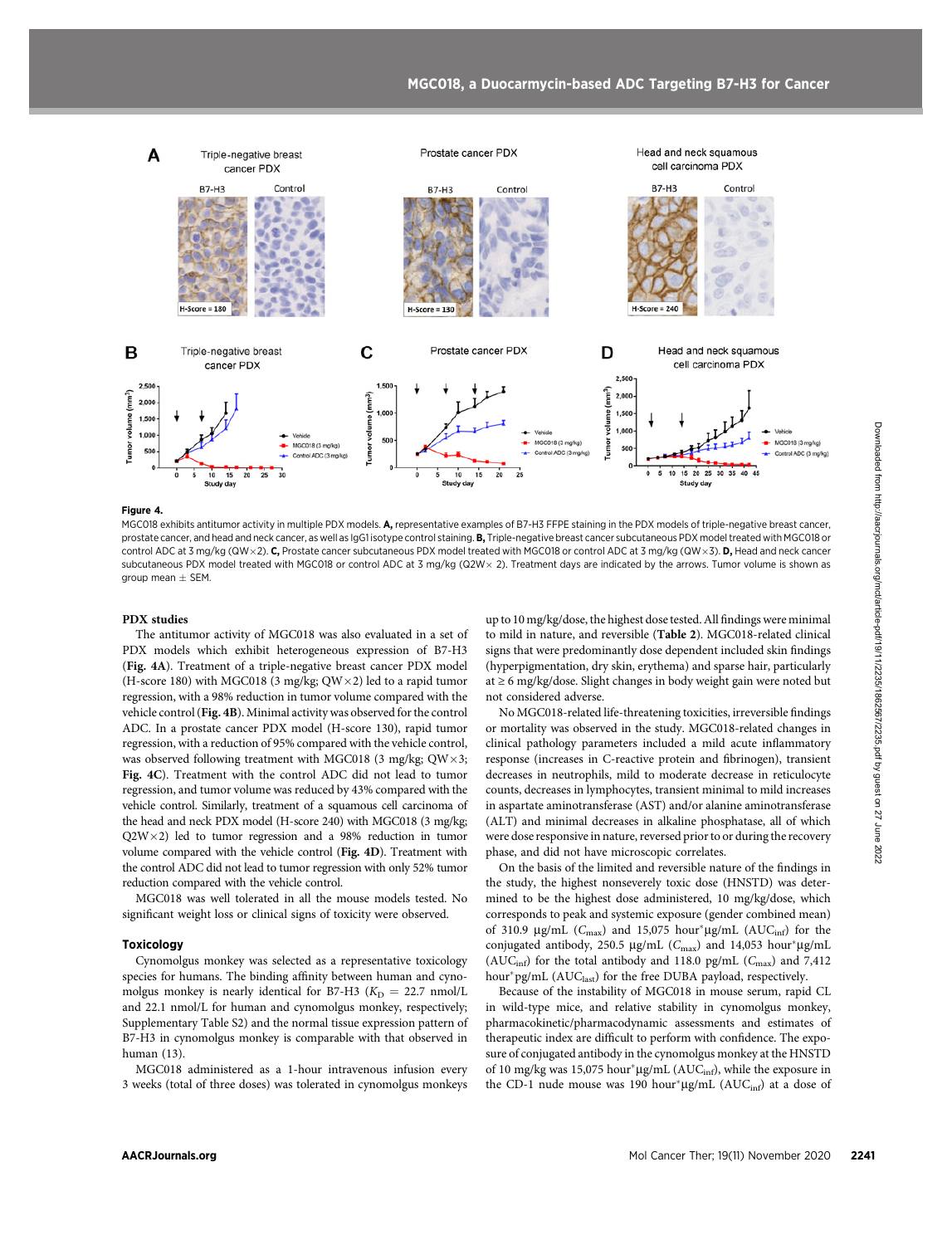| <b>Parameter</b>        | <b>Findings</b>                                                                                                                                                                                                                                                                                                                                                                                                                                                                                                                                                                                                          |  |  |  |  |  |  |
|-------------------------|--------------------------------------------------------------------------------------------------------------------------------------------------------------------------------------------------------------------------------------------------------------------------------------------------------------------------------------------------------------------------------------------------------------------------------------------------------------------------------------------------------------------------------------------------------------------------------------------------------------------------|--|--|--|--|--|--|
| Clinical observations • | Mean body weight increased in all dose groups; however, minimal decrease in overall body weight gain at 10 mg/kg<br>Dose-dependent hyperpigmentation and dry skin. Erythema at locations of dry skin at $\geq 6$ mg/kg. Resolved during recovery                                                                                                                                                                                                                                                                                                                                                                         |  |  |  |  |  |  |
| Clinical pathology      | Transient decrease in neutrophil counts at $\geq 6$ mg/kg, minimal/mild decrease in lymphocytes at 10 mg/kg. Lacked microscopic<br>correlates, resolved during recovery<br>Decrease in red cell mass associated with increase in reticulocytes; less pronounced increase in reticulocytes at $\geq 6$ mg/kg. Fully<br>$\bullet$<br>resolved during recovery<br>Increased C-reactive protein and fibrinogen. Resolved at subsequent collections<br>$\bullet$<br>Transient minimal/mild increases in AST and/or ALT. Lacked correlative microscopic findings in the liver or muscle, resolved at<br>subsequent collections |  |  |  |  |  |  |
| Gross pathology         | Skin hyperpigmentation most prominent on limbs and head at $\geq 1$ mg/kg. Generally dose dependent in incidence and severity. Ongoing<br>reversibility during recovery                                                                                                                                                                                                                                                                                                                                                                                                                                                  |  |  |  |  |  |  |
| Histopathology          | Skin epidermal hyperplasia, lymphocytic infiltrate, single-cell necrosis and increased pigment most prominent at $\geq 6$ mg/kg. Ongoing<br>٠<br>resolution during recovery                                                                                                                                                                                                                                                                                                                                                                                                                                              |  |  |  |  |  |  |

**Table 2.** Summary of findings in the GLP repeat-dose toxicology study in cynomolgus monkey.

Abbreviations: ALT, alanine aminotransferase; AST, aspartate aminotransferase.

5 mg/kg, a dose considerably higher than the efficacious dose in the repeat-dose xenograft studies in the CD-1 nude mouse. Recognizing the limitations, the preclinical data are consistent with a large therapeutic index, and provides evidence for a favorable clinical therapeutic window.

## **Discussion**

We previously described a target-unbiased approach to generating mAbs to overexpressed cell-surface cancer antigens with therapeutic potential (35). Using this approach, we identified B7-H3 as a cell surface protein with limited expression on normal tissues but overexpressed on the epithelium and tumor-associated vasculature in solid cancers. Validation studies showed that ligation of B7-H3 by several mAbs in our panel led to mAb internalization and antitumor activity toward B7-H3–expressing tumor cells when the mAbs were conjugated to auristatin (25). On the basis of these results, we selected a lead candidate mAb and sought to develop an ADC targeting B7-H3 for the treatment of cancer.

In this article, we described the preclinical profile of MGC018, a duocarmycin-based ADC directed against B7-H3. In vitro studies showed that MGC018 mediated specific killing across a range of B7-H3–expressing solid tumor cell types. Owing to the hydrophobic nature of the DUBA payload, together with its conjugation via a cleavable linker, MGC018 mediated bystander killing of B7-H3– negative tumor cells in the presence of B7-H3–positive tumor cells. MGC018 exhibited potent antitumor activity in murine xenograft studies, which in general correlated with the in vitro cytotoxicity observed for the four models. MGC018 was active toward lung, breast, and ovarian cancer, as well as melanoma cell line–derived xenografts following a single-dose administration; furthermore, the antitumor activity was enhanced following repeat-dose administration at dose levels predicted to be achievable in the clinic based on the cynomolgus monkey toxicology profile. Importantly, MGC018 was also active toward triple-negative breast, prostate, and head and neck PDXs that exhibit heterogeneous expression of B7-H3, consistent with the bystander killing observed in coculture experiments.

In the cynomolgus monkey, MGC018 was tolerated up to 10 mg/kg/dose, the highest dose tested, when administered once every 3 weeks for a total of three doses. The toxicology profile of MGC018 was consistent with the toxicity profile reported for SYD985 (24, 36), an anti-Her2 ADC bearing the same vc-seco-DUBA linker-payload as MGC018, that is currently in phase III clinical testing. Several toxicities are consistent with those reported for various linker/payload platforms (i.e., transient decrease in white blood cell populations and red blood cell mass, transient increases in transaminases; refs. 37–40), but also findings such as minimal skin hyperpigmentation and epidermal hyperplasia appear to be associated with duocarmycin payloads (41). Low-level expression of both B7-H3 and Her2 has been observed in the basal layer of epithelium and sweat glands of the skin in cynomolgus monkeys; therefore, a contribution of target expression toward the skin findings cannot be ruled out. Weak expression of B7-H3 has also been observed in liver sinusoid lining cells and hepatocytes; therefore, the potential for target-mediated liver toxicity was of particular interest. Administration of MGC018 in the cynomolgus monkey led to only transient, minimal to mild increases in AST and ALT levels. While it is possible that target expression contributed to the transient increases, the AST and ALT levels remained within the historical normal range for most animals and were not associated with microscopic correlates in the liver or muscle. Neutropenia is a commonly observed toxicity with ADCs, particularly ADCs conjugated to MMAE via a cleavable valine– citrulline linker, and is proposed to represent a nontarget-mediated toxicity driven by multiple mechanisms (40, 42). As we have not observed expression of B7-H3 in neutrophils nor their precursor cells, we hypothesize that the transient decreases observed in neutrophil counts in the cynomolgus monkey following administration of MGC018 were driven by nontarget–mediated mechanisms. Other toxicities associated with tubulin modifying agents, including thrombocytopenia and peripheral sensory neuropathy, were not observed with MGC018.

The vc-seco-DUBA linker-payload is susceptible to the rodentspecific carboxylesterase CES1c, which leads to poor stability in wild-type mouse plasma and poor exposure in wild-type mice (24, 28, 32). As the in vivo efficacy of MGC018 correlates with exposure, based on dose fractionation xenograft studies, the antitumor activity of MGC018 was likely underrepresented in xenograft studies in wild-type mice. Data from our studies employing SCID/CES1c KO mice are consistent with this notion. The antitumor activity of MGC018 toward tumor xenografts in SCID/CES1c KO mice showed that greater targeted activity of MGC018 was achieved, in terms of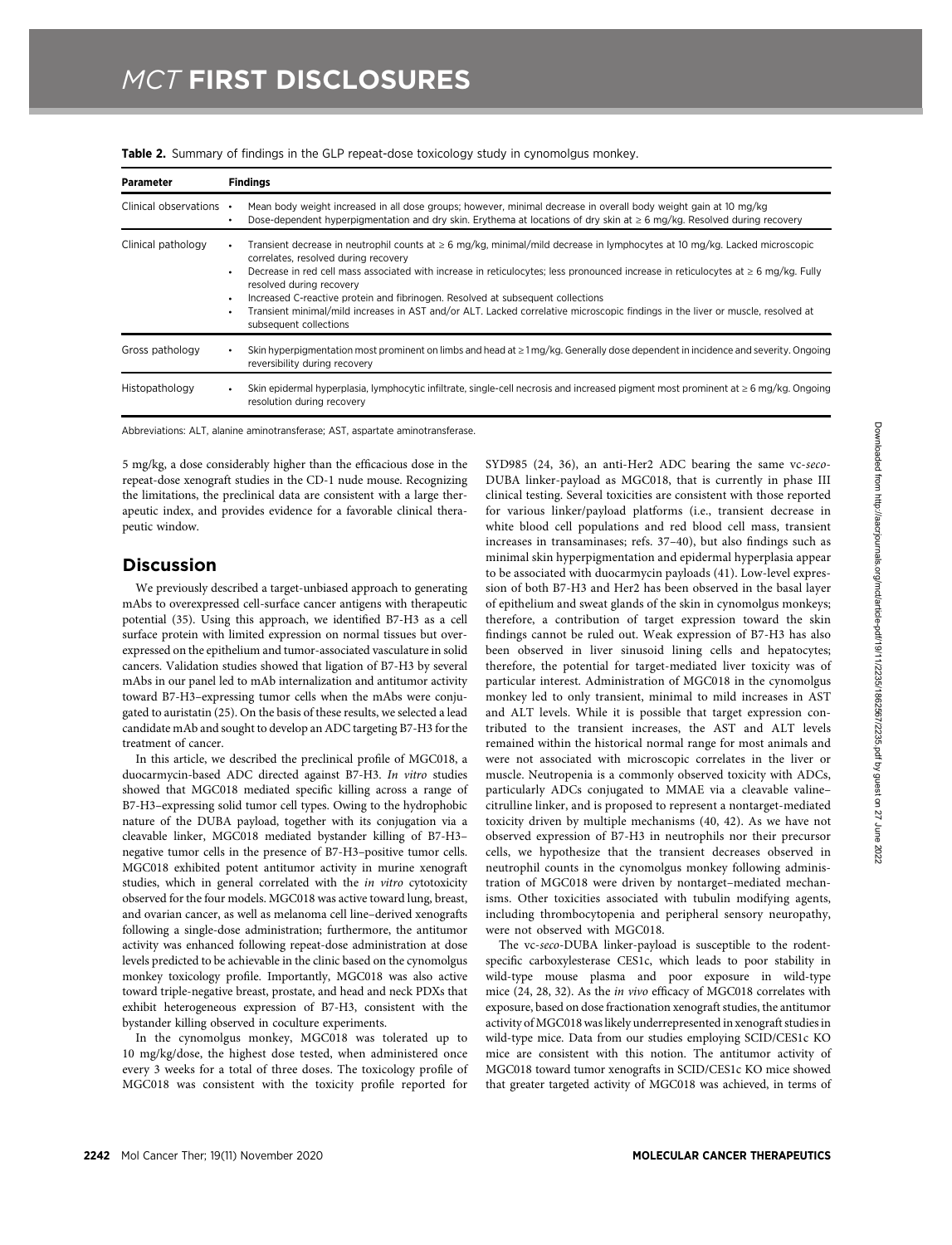reduction in tumor volume and rate of response, in the SCID/CES1c KO mice compared with wild-type CD-1 nude mice.

B7-H3 is an attractive target for cancer therapy due to its overexpression in cancer and association with disease progression and survival. We have developed two clinical-stage antibodybased therapeutics targeting B7-H3 for cancer: enoblituzumab, an Fc-optimized mAb with enhanced effector function, and MGD009, a B7-H3  $\times$  CD3 redirecting T cell DART<sup>®</sup> molecule. Interim results from an ongoing phase I study in patients with refractory B7-H3– expressing tumors and/or tumor-associated vasculature indicate enoblituzumab was well tolerated as a single agent, showed antitumor activity across several tumor types, and increased T-cell repertoire clonality in the peripheral blood of patients following treatment. The anti-B7-H3 mAb 8H9 has been investigated preclinically as both an 8H9 single-chain Fv conjugated to Pseudomonas exotoxin (PE38; refs. 43, 44) and as a radiolabeled mAb (10, 22, 45).  $^{131}$ I-8H9 and 124I-8H9 mAbs are currently under evaluation in pediatric central nervous system–associated cancers, where the mAbs are administered via compartmental intrathecal administration and convection-enhanced delivery (45). Beyond the published clinical studies, a B7-H3 ADC bearing an exetecan-derived payload (46), a novel afucosylated B7-H3 mAb (47) and chimeric antigen receptor T cells targeting B7-H3 (48, 49) have shown encouraging antitumor activity in preclinical studies.

Preclinical studies performed with a monomethyl-auristatin E– and pyrrolobenzodiazepine-conjugated B7-H3 ADC are particularly noteworthy (50). In several cancer types, including renal cell carcinoma and ovarian cancer, B7-H3 has been observed to be expressed not only in the tumor epithelium, but also in the tumorassociated vasculature, and provides an opportunity to target not only the tumor epithelial component, but also the tumor-associated stroma. Indeed, Seaman and colleagues (50) showed that an anti-B7-H3 ADC can destroy both the tumor epithelium and tumor vasculature, eradicating established tumors and metastasis, resulting in improved long-term overall survival. Importantly, this study showed that sensitivity of the tumor vasculature was dependent on the nature of the payload. While a pyrrolobenzodiazepineconjugated ADC was effective at killing both tumor epithelium and tumor-associated vasculature, the auristatin-conjugated ADC was only effective in killing tumor epithelium. The resistance of tumor-associated vasculature to the auristatin-conjugated ADC was linked in part to expression of the ATP-binding cassette transporter P-glycoprotein. In addition, differences in the growth rate of tumor epithelium compared with tumor-associated vasculature may contribute to resistance to tubulin-modifying agents, since those agents are only cytotoxic to actively dividing cells. Although we were unable to test MGC018 in this context due to its lack of crossreactivity with mouse B7-H3, duocarmycin is a DNA damaging agent that is cytotoxic toward both dividing and nondividing tumor cells and would be anticipated to be cytotoxic toward both tumor About the internal statistics and advertiser or the internal statistics and the internal statistics and internal statistics and internal statistics and internal statistics and internal statistics are entirely internal sta

epithelium and tumor-associated vasculature. Furthermore, duocarmycin is also a poor substrate for P-glycoprotein (28, 29).

In conclusion, we have developed an anti-B7-H3 ADC, MGC018, that incorporates a duocarmycin-based DNA alkylating payload via a cleavable valine–citrulline linker. MGC018 exhibits potent antitumor activity across a range of human tumor xenografts, mediates bystander killing and shows a favorable safety profile in cynomolgus monkey. The antitumor activity observed preclinically with MGC018, together with the positive safety profile, provides evidence of a potentially favorable therapeutic index and supports the continued development of MGC018 for the treatment of solid cancers.

## Disclosure of Potential Conflicts of Interest

All authors report Byondis B.V. (formerly Synthon Biopharmaceuticals B.V.) has licensed rights to its linker-drug technology to MacroGenics, Inc. to enable development and commercialization of MGC018. Byondis B.V. provides manufacturing support and supplies the conjugated MGC018 to MacroGenics Inc., Byondis B.V. will be entitled to receive license fees, milestone payments and royalties based on successful development and commercialization of MGC018.

## Authors' Contributions

J.A. Scribner: Conceptualization, formal analysis, supervision, investigation, methodology, writing-original draft, writing-review and editing. J.G. Brown: Conceptualization, formal analysis, supervision, methodology, writing-original draft. T. Son: Investigation, methodology, writing-original draft. M. Chiechi: Investigation, methodology. P. Li: Investigation. S. Sharma: Formal analysis, methodology. H. Li: Formal analysis, supervision, investigation, methodology. A. De Costa: Investigation, methodology. Y. Li: Investigation, methodology. Y. Chen: Investigation, methodology. A. Easton: Investigation, methodology. N.C. Yee-Toy: Investigation, methodology. F.Z. Chen: Formal analysis, supervision, methodology. S. Gorlatov: Investigation, methodology. B. Barat: Investigation, methodology. L. Huang: Investigation, methodology. C.R. Wolff: Investigation, methodology. J. Hooley: Investigation, methodology, writingoriginal draft. T.E. Hotaling: Investigation, methodology. T. Gaynutdinov: Investigation, methodology. V. Ciccarone: Supervision, investigation, methodology. J. Tamura: Formal analysis, supervision, investigation, methodology. S. Koenig: Conceptualization, supervision, writing-review and editing. P.A. Moore: Conceptualization, supervision, writing-review and editing. E. Bonvini: Conceptualization, supervision, writing-original draft, writing-review and editing. D. Loo: Conceptualization, supervision, methodology, writing-original draft, writingreview and editing.

#### Acknowledgments

The authors thank the following people for their invaluable contributions: Neely Gal-Edd for project management, Kathleen Shiffer and Melinda Hanson for lab management, and Judy Downey for editorial assistance. The DUBA linker-payload was provided and conjugated by Byondis B.V. Finally, we would like to pay our respects and acknowledge the wide-ranging contributions of Syd Johnson toward the work presented in this manuscript. Syd Johnson passed away in December 2018.

The costs of publication of this article were defrayed in part by the payment of page charges. This article must therefore be hereby marked advertisement in accordance with 18 U.S.C. Section 1734 solely to indicate this fact.

Received February 14, 2020; revised June 2, 2020; accepted September 15, 2020; published first September 23, 2020.

## References

- 1. Zang X, Allison JP. The B7 family and cancer therapy: costimulation and coinhibition. Clin Cancer Res 2007;13:5271–9.
- 2. Ling V, Wu PW, Spaulding V, Kieleczawa J, Luxenberg D, Carreno BM, et al. Duplication of primate and rodent B7-H3 immunoglobulin V- and C-like domains: divergent history of functional redundancy and exon loss. Genomics 2003;82:365–77.
- 3. Steinberger P, Majdic O, Derdak SV, Pfistershammer K, Kirchberger S, Klauser C, et al. Molecular characterization of human 4Ig-B7-H3, a

member of the B7 family with four Ig-like domains. J Immunol; 2004; 172:2352–9.

- 4. Hofmeyer KA, Ray A, Zang X. The contrasting role of B7-H3. Proc Natl Acad Sci U S A 2008;105:10277–8.
- 5. Pardoll DM. The blockade of immune checkpoints in cancer immunotherapy. Nat Rev Cancer 2012;12:252–64.
- 6. Prasad DV, Nguyen T, Li Z, Yang Y, Duong J, Wang Y, et al. Murine B7-H3 is a negative regulator of T cells. J Immunol 2004;173:2500–6.